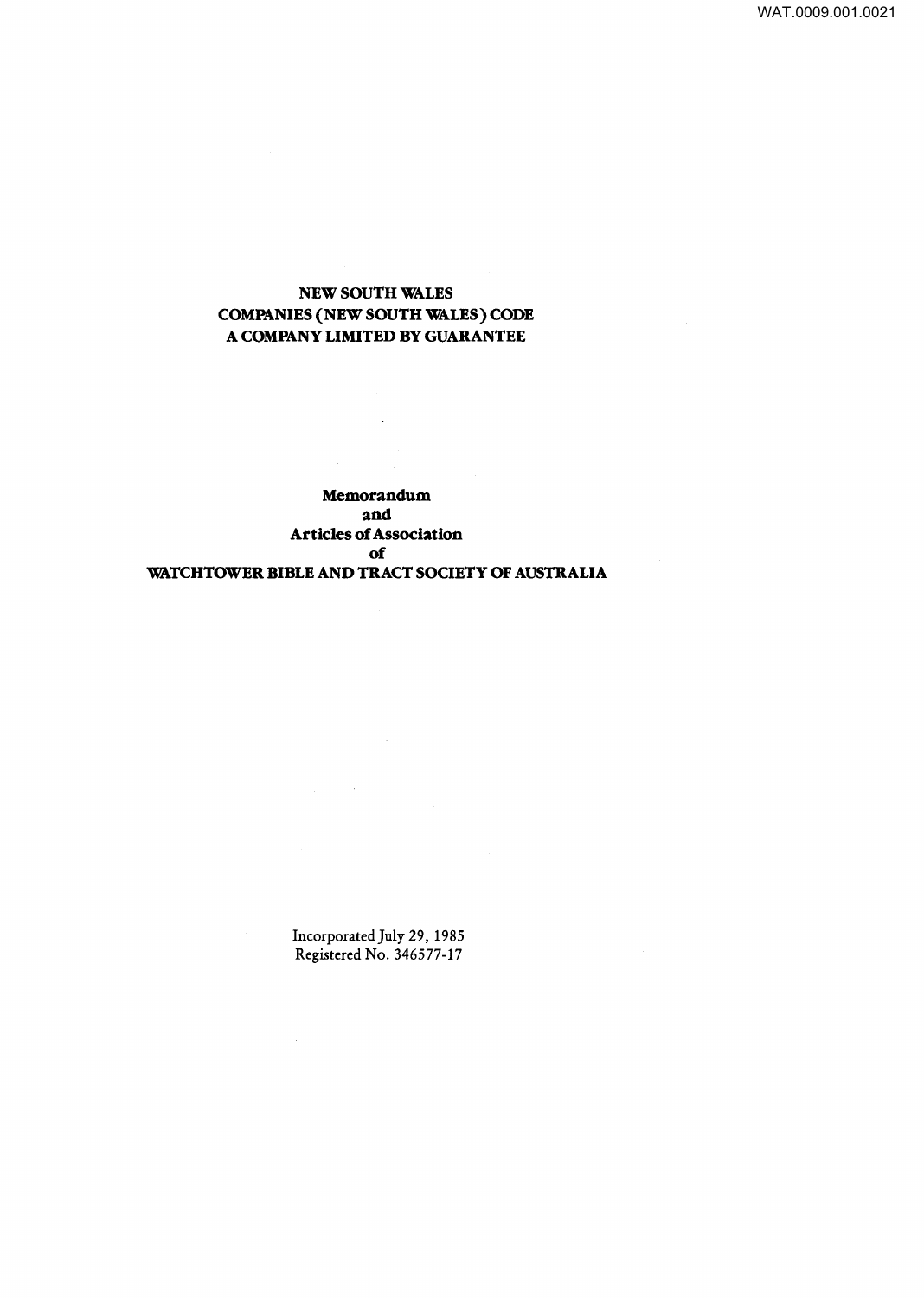# **NEW SOUTH WALES COMPANIES (NEW SOUTH WALES) CODE A COMPANY LIMITED BY GUARANTEE**

# **MEMORANDUM OF ASSOCIATION of WATCHTOWER BIBLE AND TRACT SOCIETY OF AUSTRALIA**

- 1. The name of the company is "Watchtower Bible and Tract Society of Australia" (hereinafter called "the Society").
- 2. The registered office of the Society shall be at such place in New South Wales as the directors may from time to time determine.
- 3. The object of the Society is to promote the Christian religion and study of the Bible in accordance with the beliefs of the Jehovah's Witnesses, and to improve men, women and children spiritually, mentally and morally by any or all of the means set out in paragraphs (a) to (g) following and with the aid of the powers set out in paragraphs  $(h)$  to  $(p)$ following so far as the same may lawfully be adopted or exercised by a body of persons established for charitable purposes only, namely:

### **MEANS**

- (a) By the dissemination of Bible truths, orally and by the printed word, and by means of the printing and/or distribution of Bibles and the printing and publication of Bible study helps, tracts, pamphlets, film, slides, tapes, papers, and other literature and information whether in written, graphic or electronic form, containing information and comment explaining Bible truths and prophecy, and by the use of all other lawful means which may seem to the Board of Directors to be directly or indirectly conducive to the furtherance of the above objects.
- (b) By authorizing and appointing agents, servants, employees, teachers, instructors, evangelists, missionaries and ministers to go forth publicly and from house to house to preach and teach Bible truths to persons willing to listen by leaving with such persons such literature and information or any of the same and by conducting Bible studies with them.
- ( c) By purchasing or otherwise acquiring sketches, photographs, drawings, publications, manuscripts, notes, data and memoranda bearing upon the above objects of the Society and by printing, publishing, displaying and distributing the same.
- ( d) By Christian missionary work and by education of the people on the Bible and incidental scientific, historical and literary subjects.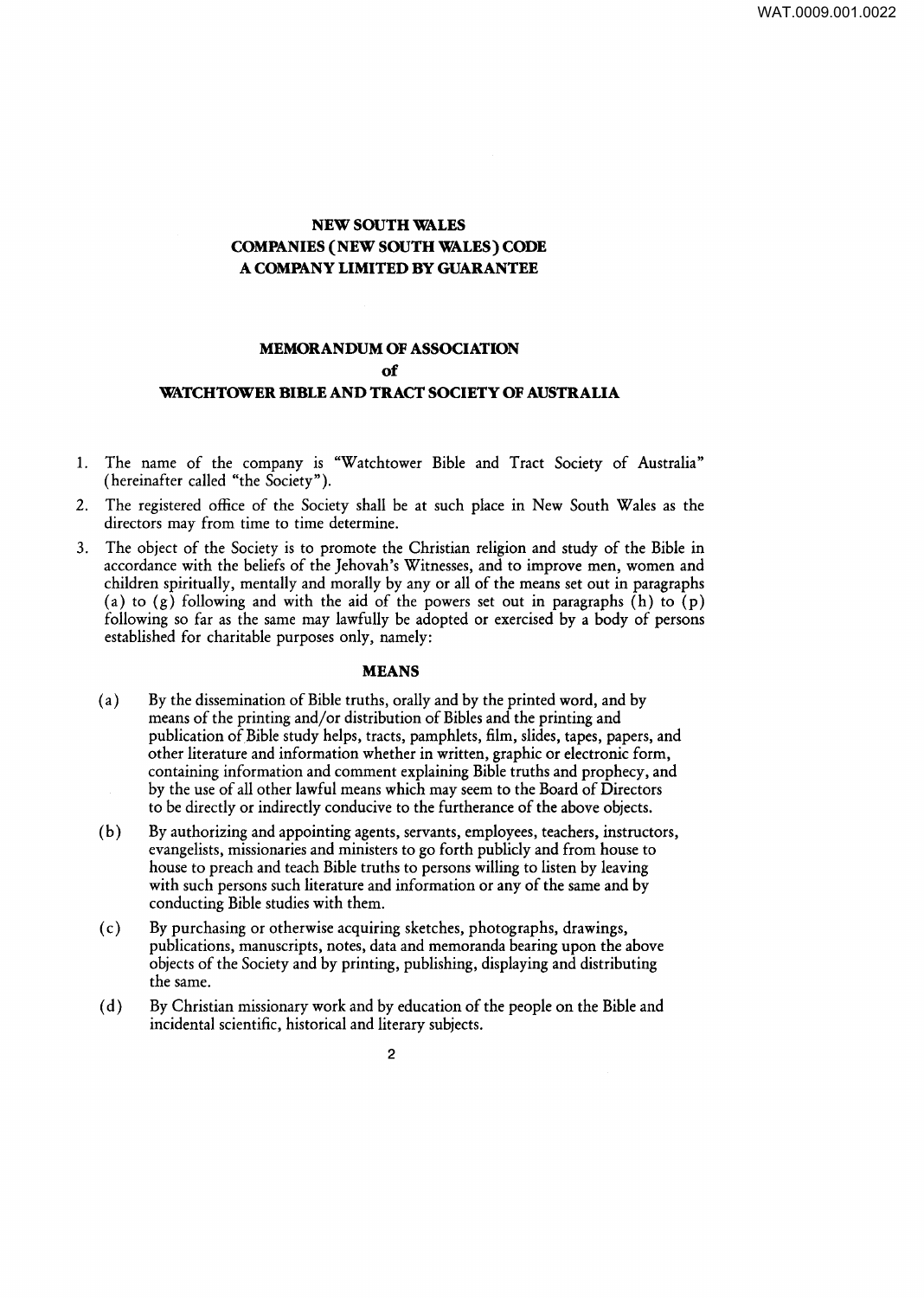- ( e) By charitable work for the relief of poverty.
- ( f) By establishing and maintaining private Bible schools and classes for instruction of men and women in the Bible, Bible literature and Bible history; by teaching, training, preparing and equipping men and women as ministers, missionaries, evangelists, preachers, teachers and lecturers; by providing and maintaining homes, places and buildings to furnish lodging and meals for such persons and others who may be needed to carry on the purposes of the Society, and providing living allowances for such persons aforesaid.
- ( g) By arranging for and holding Christian conventions and assemblies for public and private Christian worship and ceremonies, and by the use of any other lawful means which are directly or indirectly conducive to the furtherance of the objects of the Society.

# **POWERS**

Solely for the promotion of the aforesaid objects and not otherwise:

(h) To subscribe to, become a member of and co-operate with or amalgamate with any other association or organisation, whether incorporated or not, whose objects are similar to those of the Society.

Provided that the Society shall not subscribe to or support with its funds or amalgamate with any association or organisation which does not prohibit the distribution of its income and property among its members to an extent at least as great as that imposed on the Society under or by virtue of Clause 4 of this memorandum.

- (i) Of entering into any arrangement with any Government or authority, supreme, municipal, local or otherwise, and of obtaining from such Government or authority all rights, concessions and privileges that are conducive to the objects of the Society.
- (i) Of purchasing, taking on lease or in exchange, hiring or otherwise acquiring (including, without limiting the generality of the foregoing, by gifts, bequests and devises), and of selling, exchanging, surrendering, leasing, mortgaging, charging, converting, turning to account, disposing of and dealing with any estate or interest in any lands, buildings, easements, rights, privileges, mortgages, debentures, options, contracts, licences or other rights, and any real or personal property of any kind necessary or convenient for the attainment of the objects of the Society, and, in pursuance of such objects, of erecting, constructing, enlarging, altering, furnishing, maintaining and improving buildings of all kinds.
- ( k) Of making donations to wholetime and part-time workers and in such cases, and either of cash or other assets, as are directly or indirectly conducive to the objects of the Society and of subscribing or guaranteeing money for religious or charitable objects.
- ( 1) Of borrowing or raising or securing the payment of money for the objects of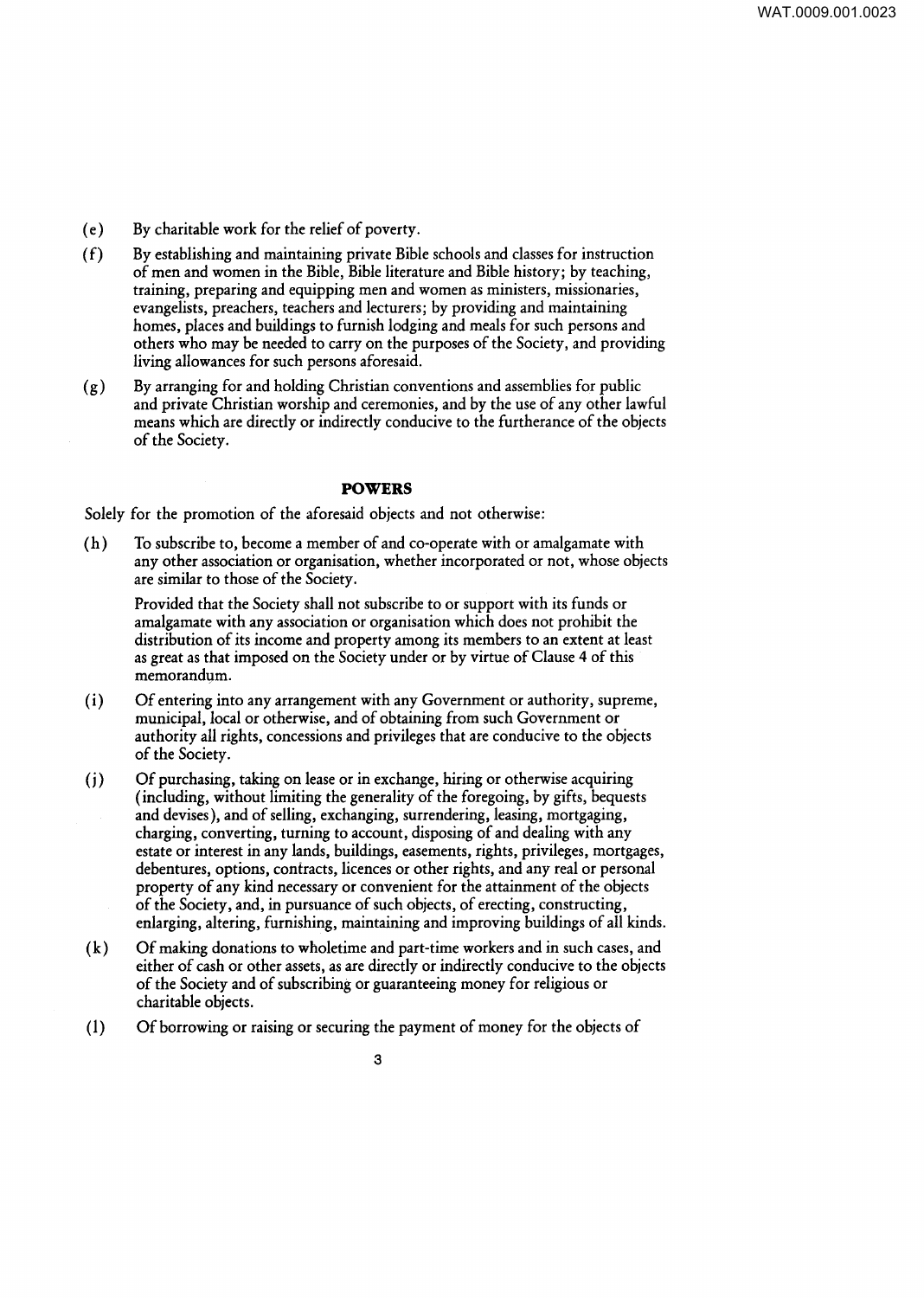the Society in such manner as the Board of Directors of the Society shall think fit.

- ( m) Of paying out of the funds of the Society all expenses of or incidental to the formation, registration and management of the Society.
- ( n) Of investing any moneys of the Society not for the time being required for its objects in such investments, authorized by law for the investment of trust funds, as may be thought proper and of varying such investments.
- ( o) Of granting pensions and gratuities to any officers, employees, ex-officers and ex-employees of the Society (including directors, and ex-directors) or their relatives or dependents and of establishing and supporting any trust or scheme for securing the payment of pensions to or otherwise for the benefit of such persons.
- ( p) Of doing and suffering all such other things as bodies corporate may by law do and suffer as are incidental or conducive to the attainment of the objects of the Society.

Provided that the Society shall not support with its funds any activity or endeavour to impose on or procure to be observed by its members or others any regulations or restrictions, which if an object of the Society would make it a trade union within the meaning of the Trade Union Act.

The powers set forth in Sub-Section 67 ( 1) of the Companies (New South Wales) Code shall not apply to the Society except insofar as they are included in this Clause 3.

4. The income and property of the Society, whencesoever derived, shall be applied solely towards the promotion of the objects of the Society, and no portion thereof shall be paid or transferred, directly or indirectly by way of dividend, bonus or otherwise howsoever by way of profit to the members of the Society.

Provided that nothing herein shall prevent the payment, in good faith, of reasonable and proper remuneration to any officer or servant of the Society, in return for any services actually rendered to the Society, nor prevent the payment of interest at a rate not exceeding interest at the lowest rate for the time being paid by trading bankers in Sydney for term deposits, or reasonable and proper rent for premises demised or let by any member to the Society; but so that no director or member of the governing body of the Society shall be appointed to any salaried office of the Society or to any office of the Society paid by fees, and that no remuneration or other benefit in money or money's worth shall be given by the Society to any director or member of such governing body except reasonable and proper remuneration for services actually rendered to the Society, and for out-of-pocket expenses and interest at the rate aforesaid on money lent or reasonable and proper rent for premises demised or let to the Society.

5. No addition, alteration or amendment shall be made to or in the memorandum or articles of association for the time being in force, unless the same shall have been previously submitted to and approved by the Commission.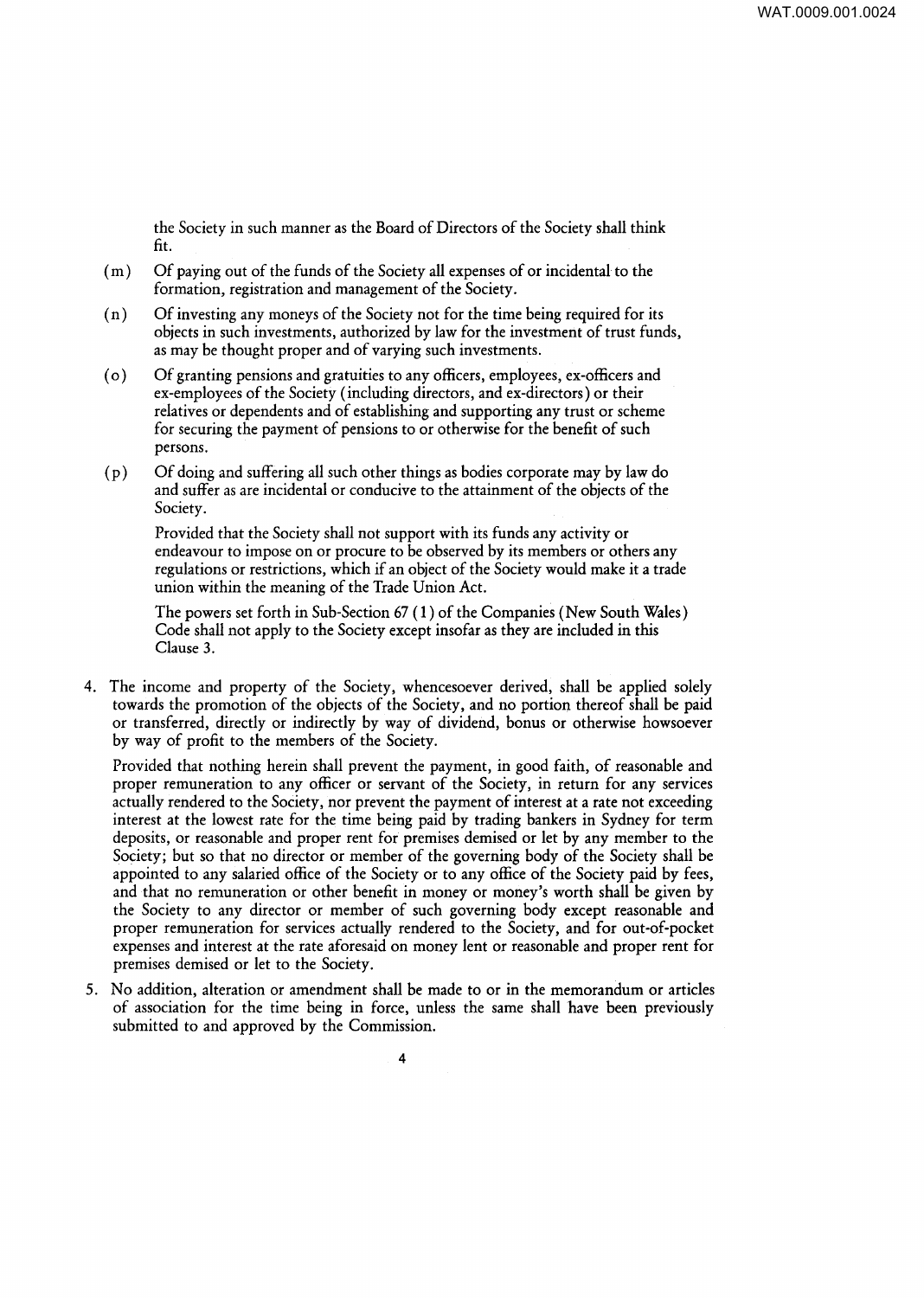- 6. The fourth, fifth and tenth paragraphs of this Memorandum of Association contain conditions upon which a licence is granted by the Commission to the Society in pursuance of the provisions of section 66 of the Companies (New South Wales) Code (hereinafter called the "Code"). For the purpose of preventing any evasion of the provisions of the said paragraphs the Commission may from time to time on the application of any member of the Society and on giving notice to the Society of its intention to do so and after affording the Society an opportunity of being heard in opposition thereto, within such time as may be specified in such notice, impose further conditions which shall be duly observed by the Society.
- 7. The liability of members is limited.
- 8. Every member of the Society undertakes to contribute to the property of the Society in the event of its being wound up while he is a member, or within one year after he ceases to be a member, for payment of the debts and liabilities of the Society contracted before he ceased to be a member, and of the costs, charges and expenses of winding up and for the adjustment of the rights of the contributories among themselves, such amount as may be required, not exceeding one hundred dollars ( \$100 ).
- 9. If upon the winding up or dissolution of the Society there remains, after satisfaction of all its debts and liabilities, any property whatsoever, the same shall not be paid to or distributed among the members of the Society, but shall be given or transferred to some other institution or institutions having objects similar to the objects of the Society and whose memorandum of association or constitution shall prohibit the distribution of its or their income and property among its or their members to an extent at least as great as is imposed on the Society under or by virtue of clause 4 hereof, such institution or institutions to be determined by the members of the Society at or before the time of the dissolution and in default thereof by application to the Supreme Court of New South Wales for determination.
- 10. True accounts shall be kept of all moneys received and expended by the Society, and the manner in which such receipt and expenditure takes place, and of the property, credits and liabilities of the Society; and, subject to any reasonable restrictions as to the time and manner of inspecting the same that may be imposed in accordance with the articles of association of the Society for the time being in force, shall be open to the inspection of the members. Once at least in every year the accounts of the Society shall be examined by one or more properly qualified Auditor or Auditors who shall report to the members in accordance with the provisions of the Code.
- 11. The names and addresses and occupations of the subscribers are as follows:

| Harold Vivian Mouritz | 2-4 Zouch Road<br>Ingleburn, 2565<br>Minister of Religion |
|-----------------------|-----------------------------------------------------------|
| Walter Maxwell Lloyd  | 2-4 Zouch Road<br>Ingleburn, 2565<br>Minister of Religion |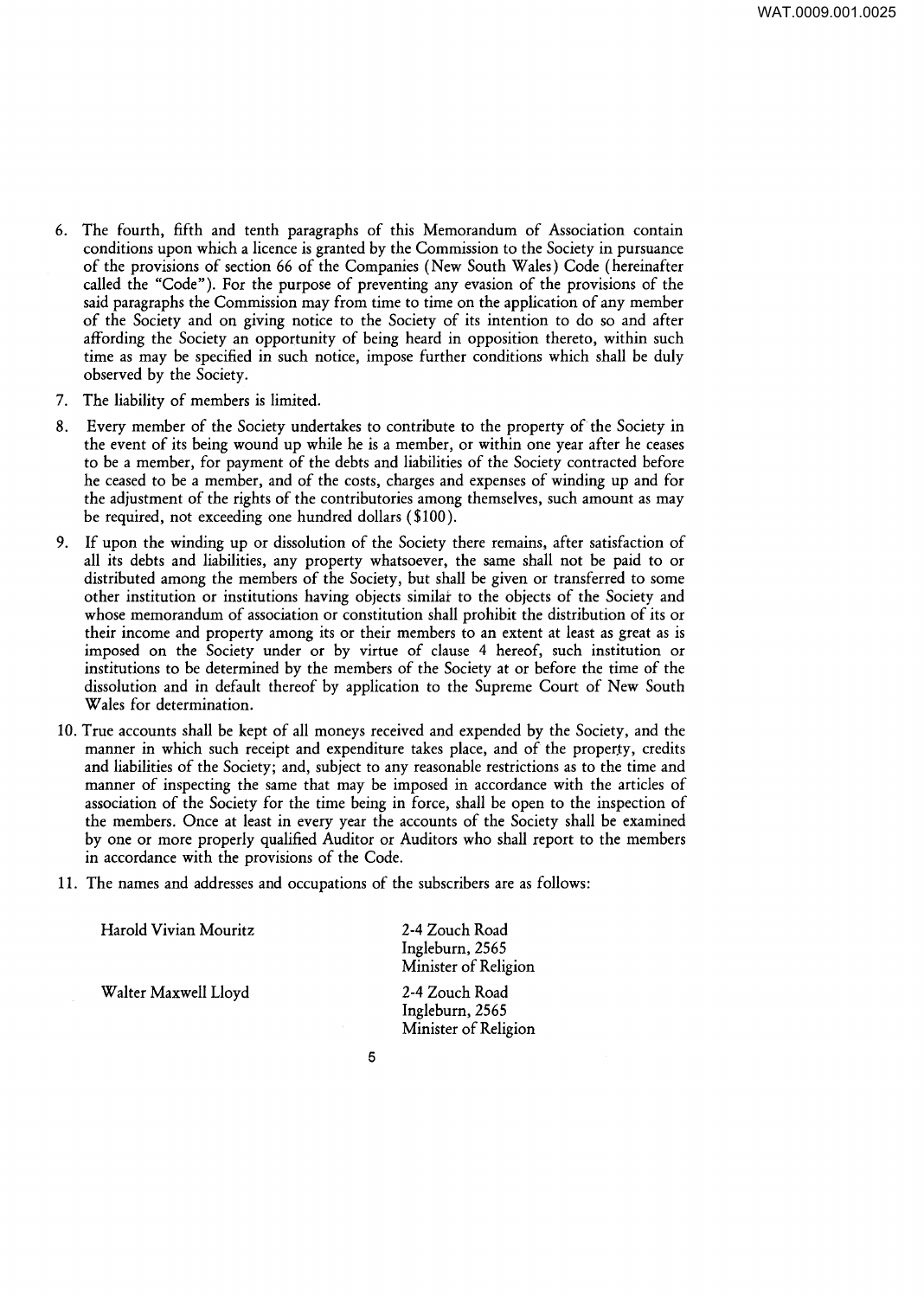| Gordon Douglas King    | 2-4 Zouch Road<br>Ingleburn, 2565<br>Minister of Religion |
|------------------------|-----------------------------------------------------------|
| Wallace Hendrie Baxter | 2-4 Zouch Road<br>Ingleburn, 2565<br>Minister of Religion |
| Donald Howard MacLean  | 2-4 Zouch Road<br>Ingleburn, 2565<br>Minister of Religion |

WE, the several persons whose names and addresses are subscribed, are desirous of being formed into a Company in pursuance of this Memorandum of Association.

| <b>Signatures of Subscribers</b> | Witness to Signatures<br>and address of witness |
|----------------------------------|-------------------------------------------------|
| H. V. Mouritz                    |                                                 |
| W. H. Baxter                     | L. Whyte, J.P.                                  |
| W. M. Lloyd                      | 2-4 Zouch Road                                  |
| D. H. MacLean                    | Denham Court                                    |
| G. D. King                       |                                                 |
|                                  |                                                 |

DATED this twelfth day of February, 1985.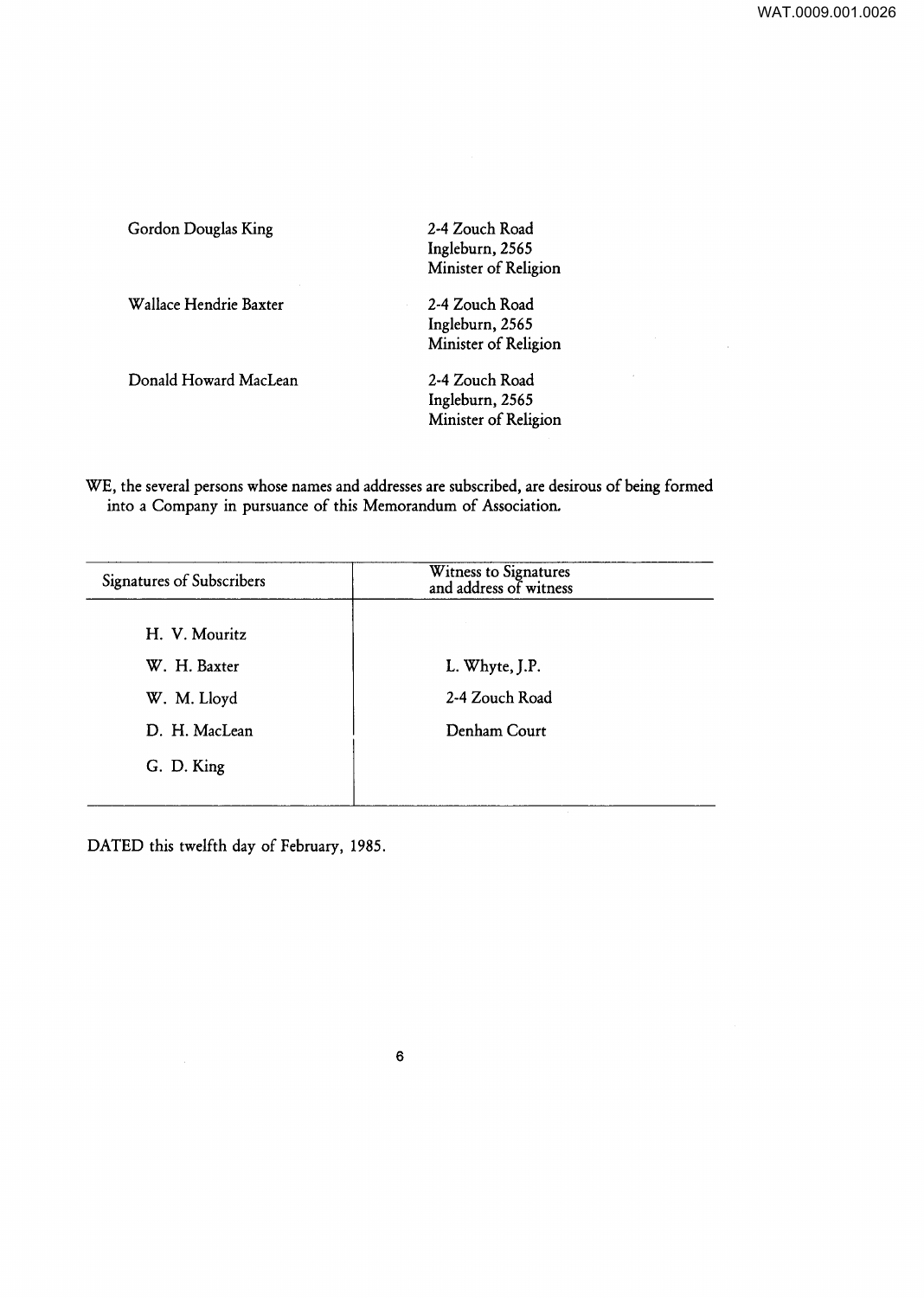# **NEW SOUTH WALES COMPANIES (NEW SOUTH WALES) CODE A COMPANY LIMITED BY GUARANTEE**

# **ARTICLES OF ASSOCIATION**

#### **of**

### **WATCHTOWER BIBLE AND TRACT SOCIETY OF AUSTRALIA**

#### **INTERPRETATION**

#### 1. In these articles

"the Code" means the Companies (New South Wales) Code; "the Society" means the Watchtower Bible and Tract Society of Australia; "the seal" means the common seal of the Society; "Secretary" means any person appointed to perform the duties of a secretary of the Society and includes an honorary secretary; "State" means the state of New South Wales;

expressions referring to writing shall, unless the contrary intention appears, be construed as including references to printing, lithography, photography and other modes of representing or reproducing words in visible form;

words or expressions contained in these articles shall be interpreted in accordance with the provisions of the Companies and Securities (Interpretation and Miscellaneous Provisions) (New South Wales) Code and of the Code as in force at the date on which these articles become binding on the Society.

2. The Society is established for the purposes set out in the Memorandum of Association.

#### **MEMBERSHIP**

- 3. The subscribers to the Memorandum of Association and such other persons as the Board of Directors shall admit to membership in accordance with these articles shall be members of the Society.
- 4. The number of members at any one time shall be not more than thirty, unless the Society in general meeting otherwise resolves, and the Board of Directors may from time to time register an increase or decrease in members pursuant to any such resolution.
- 5. Every applicant for membership of the Society (other than the subscribers to the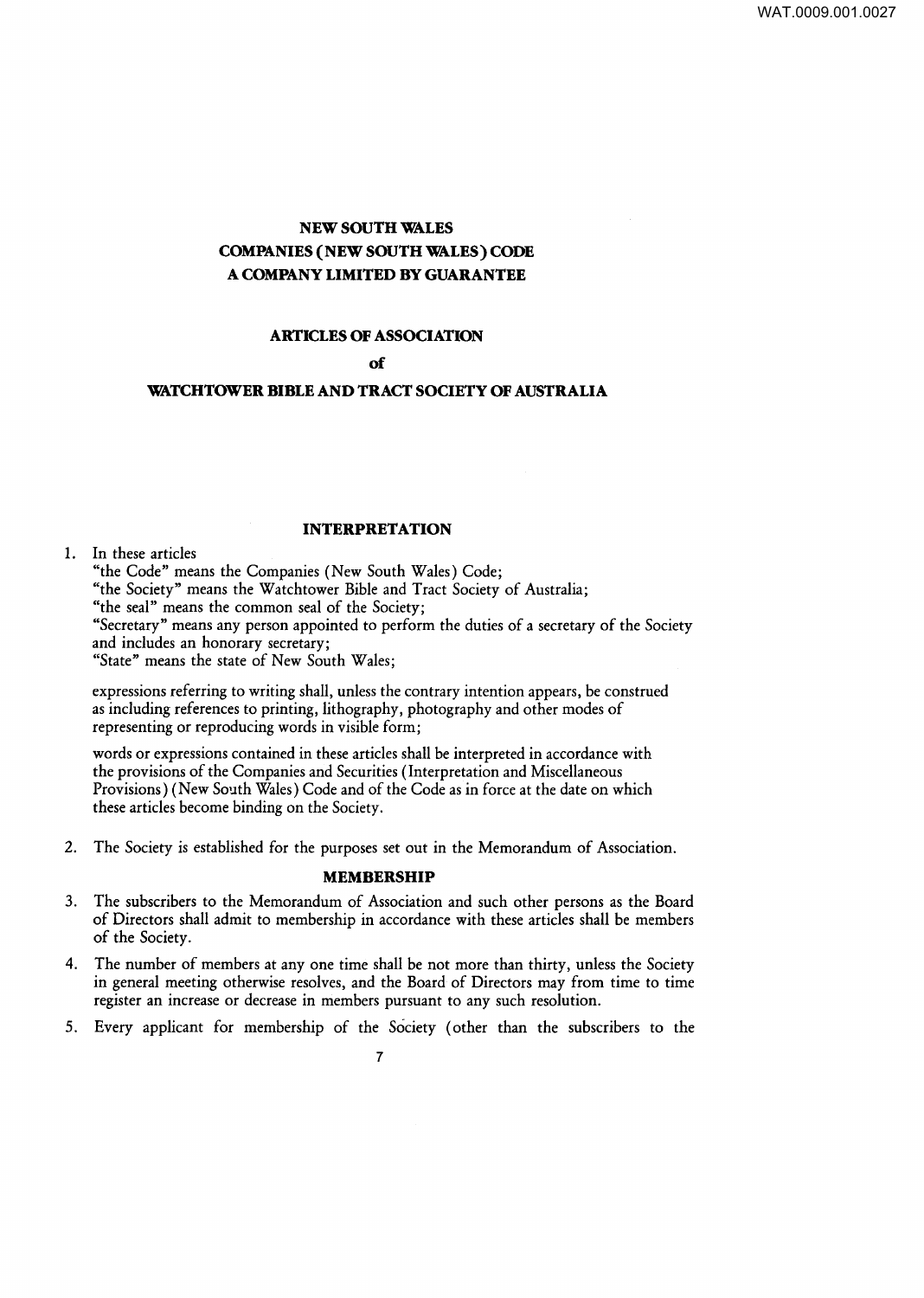Memorandum of Assocation) shall be proposed by one and seconded by another member of the Society to both of whom the applicant shall be personally known. The application for membership shall be made in writing, signed by the applicant and his proposer and seconder and shall be in such form as the Board of Directors from time to time prescribes. Only

- (a) persons who hold a current appointment as elders in a congregation of Jehovah's Witnesses and
- ( b) the Watch Tower Bible and Tract Society of Pennsylvania are eligible to be members.
- 6. At the next meeting of the Board of Directors after the receipt of any application for membership, such application shall be considered by the directors, who shall thereupon determine upon the admission or rejection of the applicant. In no case shall the Board of Directors be required to give any reason for the rejection of an applicant.
- 7. When an applicant has been accepted for membership, the Secretary of the Society shall forthwith send to the applicant written notice of his admission and a certificate of membership together with a copy of the Society's Memorandum and Articles of Association. Members shall not be required to pay any entrance fee, membership dues or annual subscription.

#### **CESSATION OF MEMBERSHIP**

- 8. A member may at any time by giving notice in writing to the Secretary resign his membership of the Society but shall continue liable for any sum for which he may be liable as a member or former member of the Society under clause 8 of the Memorandum of Association of the Society.
- 9. If any member shall wilfully refuse or neglect to comply with the provisions of the Memorandum or Articles of Association of the Society or shall be guilty of any conduct which in the opinion of the Board of Directors is unbecoming of a member or prejudicial to the interest of the Society, the Board of Directors shall have power to expel the member from the Society and erase his name from the register of members provided that at least one week before the meeting of the Board of Directors at which a resolution for his expulsion is passed, the member shall have had notice of such meeting and of what is alleged against him and of the intended resolution for his expulsion and that he shall at such meeting and before the passing of such resolution have had an opportunity of giving orally or in writing any explanation or defence he may think fit. Provided further that any such member may by notice in writing lodged with the Secretary at least twenty-four hours before the time for holding the meeting at which the resolution is to be considered by the directors, elect to have the question dealt with by the Society in general meeting, and in that event an extraordinary general meeting of the Society shall be called for the purpose; and if at the meeting such a resolution be passed by a majority of two-thirds of those present and voting (such a vote to be taken by ballot) the member concerned shall be expelled. Expulsion of a member forfeits any interest he has or had in and to the Society or any office therein, and cancels the right to participate in any meeting as a member and the right to vote, provided he shall have the right to be heard before expulsion.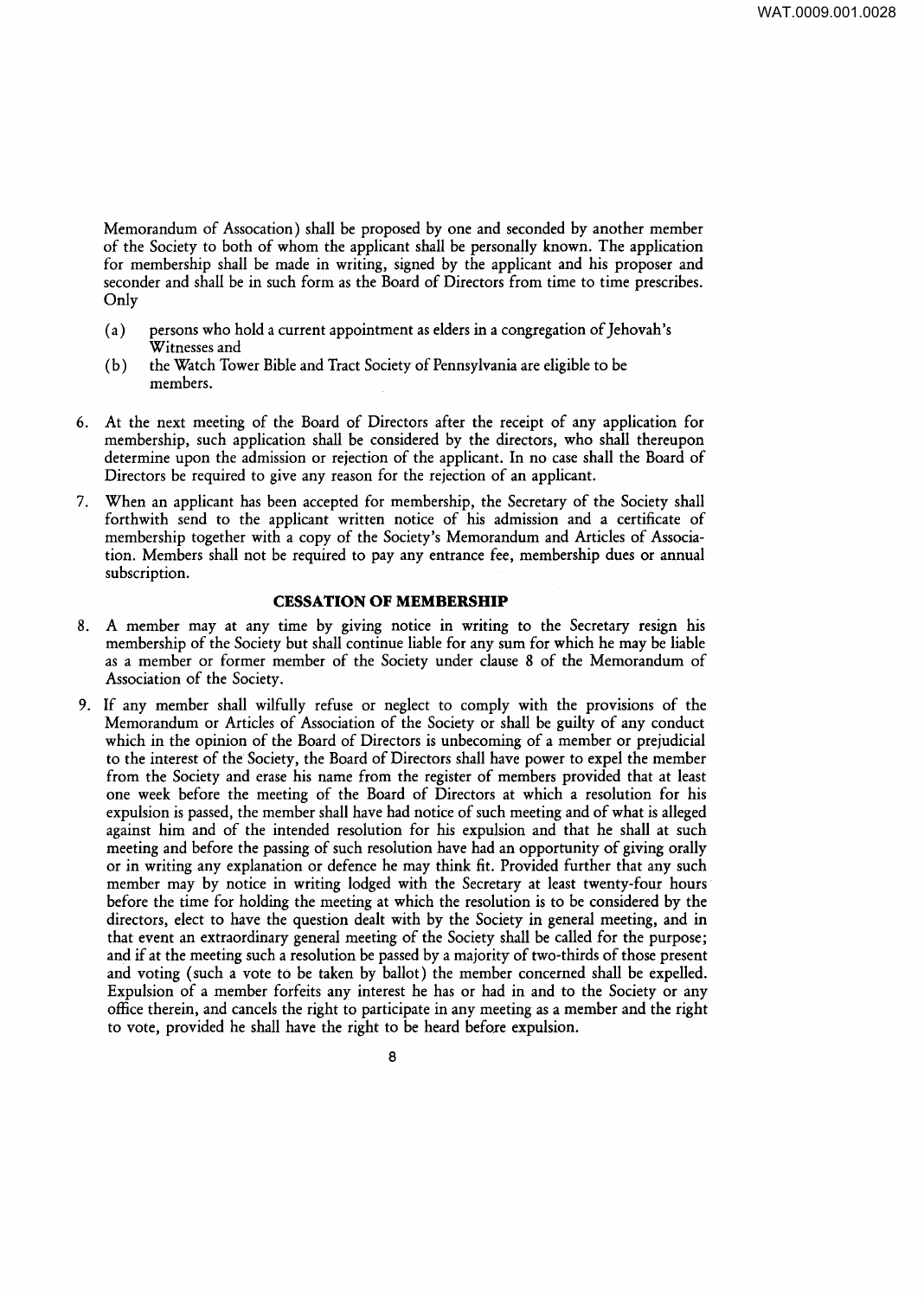#### **GENERAL MEETINGS**

- 10. An annual general meeting (hereinafter called the "annual meeting") of the Society shall be held in accordance with the provisions of the Code. Other general meetings may be convened as provided for in these articles. All general meetings, other than annual general meetings, shall be called extraordinary general meetings.
- 11. Any director may whenever he thinks fit convene an extraordinary general meeting. The directors shall convene an extraordinary general meeting of members whenever such meeting is requisitioned in accordance with the provisions of the Code.
- 12. Subject to the provisions of the Code relating to special resolutions and agreements for shorter notice, notice of a general meeting shall be sent to all persons entitled to receive such notice in accordance with article 53 at least fourteen  $(14)$  days prior to the date of the meeting, and shall specify the place, the day and the hour of the meeting, and shall in the case of special business state the general nature of the business to be transacted at the meeting.
- 13. For the purposes of article 12 all business shall be special that is transacted at an extraordinary general meeting and also all that is transacted at an annual general meeting, with the exception of the consideration of the accounts, balance sheets, and the report of the Board of Directors and Auditors, the election of directors and the appointment of the Auditors if necessary.

#### **PROCEEDINGS AT GENERAL MEETINGS**

- 14. No business shall be transacted at any general meeting unless a quorum of members is present at the time when the meeting proceeds to business. A majority of members shall constitute a quorum. For the purpose of determining whether a quorum is present, a person attending as a proxy, or as representing a corporation that is a member, shall be deemed to be a member.
- 15. If a quorum is not present within half an hour from the time appointed for the meeting, the meeting, if convened upon the requisition of members, shall be dissolved; in any other case, it shall stand adjourned to such day, and at such time and place, as the directors determine, or, if no determination is made by the directors, to the same day in the next week at the same time and place; and, if at the adjourned meeting a quorum is not present within half an hour from the time appointed for the meeting, the members present, being not less than five, shall be a quorum. Where five members are not present, the meeting shall be dissolved.
- 16. The President shall preside at every general meeting of the Society, or if there is no President, or if he is not present within 15 minutes after the time appointed for the holding of the meeting, or if he is unwilling to act, the Vice-President shall be the chairman; or if the Vice-President is not present or is unwilling to act, then the members present shall elect one of their members to be chairman of the meeting.
- 17. The chairman may with the consent of any meeting at which a quorum is present, and shall if so directed by the meeting, adjourn the meeting from time to time and from place to place, but no business shall be transacted at any adjourned meeting other than the business left unfinished at the meeting from which the adjournment took place. When a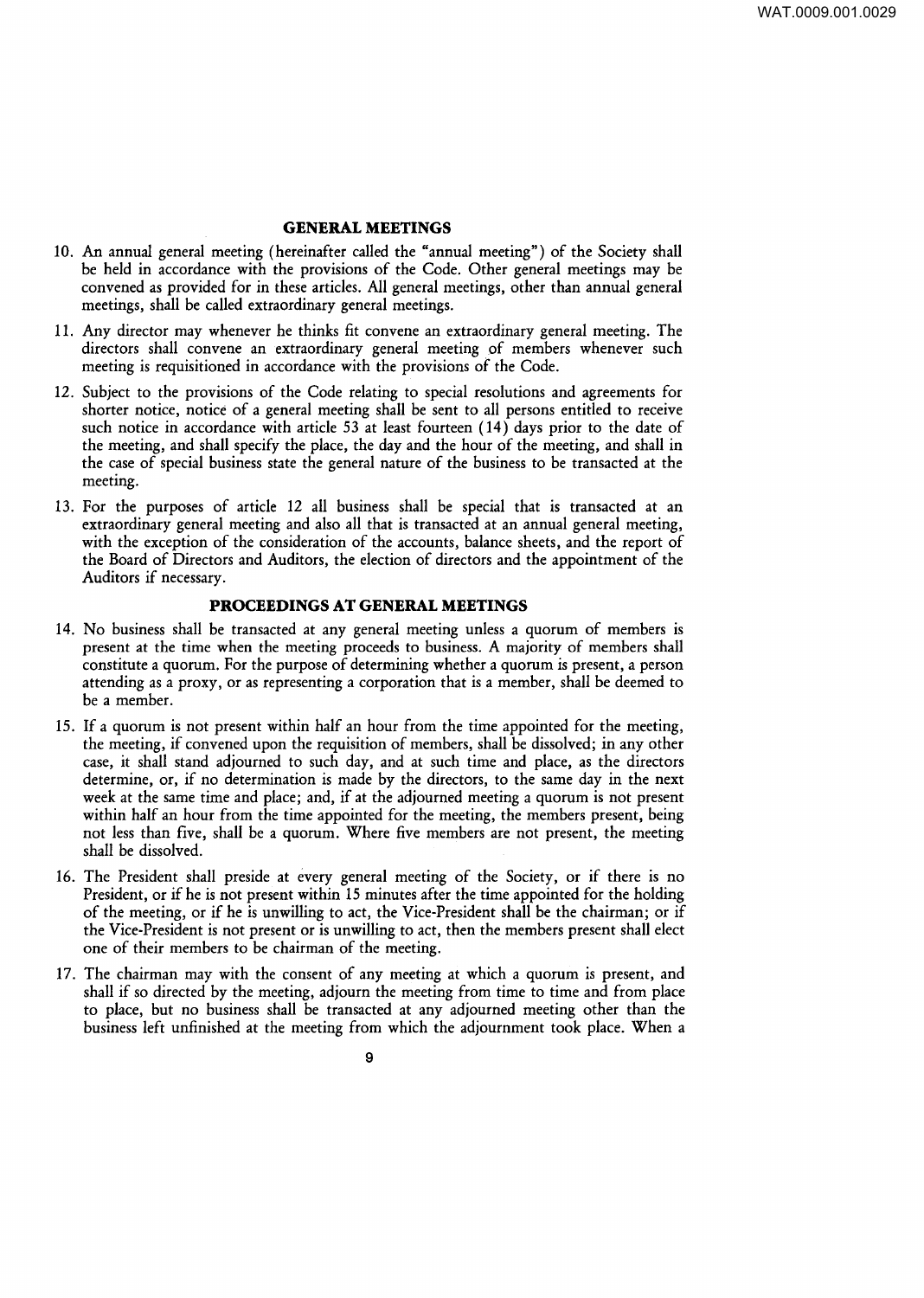meeting is adjourned for thirty days or more, notice of the adjourned meeting shall be given as in the case of an original meeting; except for the aforesaid, it is not necessary to give any notice of an adjournment or of the business to be transacted at an adjourned meeting.

- 18. At any general meeting a resolution put to the vote of a meeting shall be decided on a show of hands unless a poll is (before or on the declaration of the result of the show of hands) demanded
	- (a) by the chairman; or
	- (b) by at least three members present in person or by proxy.

Unless a poll is so demanded a declaration by the chairman that a resolution has on a show of hands been carried or carried unanimously, or by a particular majority, or lost, and an entry to that effect in the book containing the minutes of the proceedings of the Society, is conclusive evidence of the fact without proof of the number or proportion of the votes recorded in favour of or against the resolution. The demand for a poll may be withdrawn.

- 19. If a poll is duly demanded, it shall be taken in such manner and either at once or after an interval or adjournment or otherwise as the chairman directs, and the result of the poll shall be the determination of the meeting at which the poll was demanded; provided that a poll demanded on the election of a chairman or on a question of adjournment shall be taken forthwith.
- 20. In the case of an equality of votes, whether on a show of hands or on a poll, the chairman of the meeting at which the show of hands takes place or at which the poll is demanded shall be entitled to a second or casting vote.
- 21. A member may vote in person or by proxy or by attorney; and on a show of hands every person present who is a member or a representative of a member shall have one vote, and on a poll every person present in person or by proxy or by attorney or other duly authorized representative has one vote.
- 22. If a member is of unsound mind or is a person whose person or estate is liable to be dealt with in any way under the law relating to mental health, his committee or trustee or such other person who properly has the management of his estate may exercise any rights of the member in relation to a general meeting as if the committee, trustee or other person were the member.
- 23. An instrument appointing a proxy shall be in writing under the hand of the appointor or of his attorney duly authorized in writing or if the appointor is a corporation, either under seal or under the hand of an officer or attorney duly authorized. An instrument appointing a proxy shall be deemed to confer authority to demand or join in demanding a poll. A member shall be entitled to instruct his proxy to vote in favour of or against any proposed resolutions. Unless otherwise instructed, a proxy may vote as he thinks fit.
- 24. The instrument appointing a proxy shall be in the following form or in a common or usual form: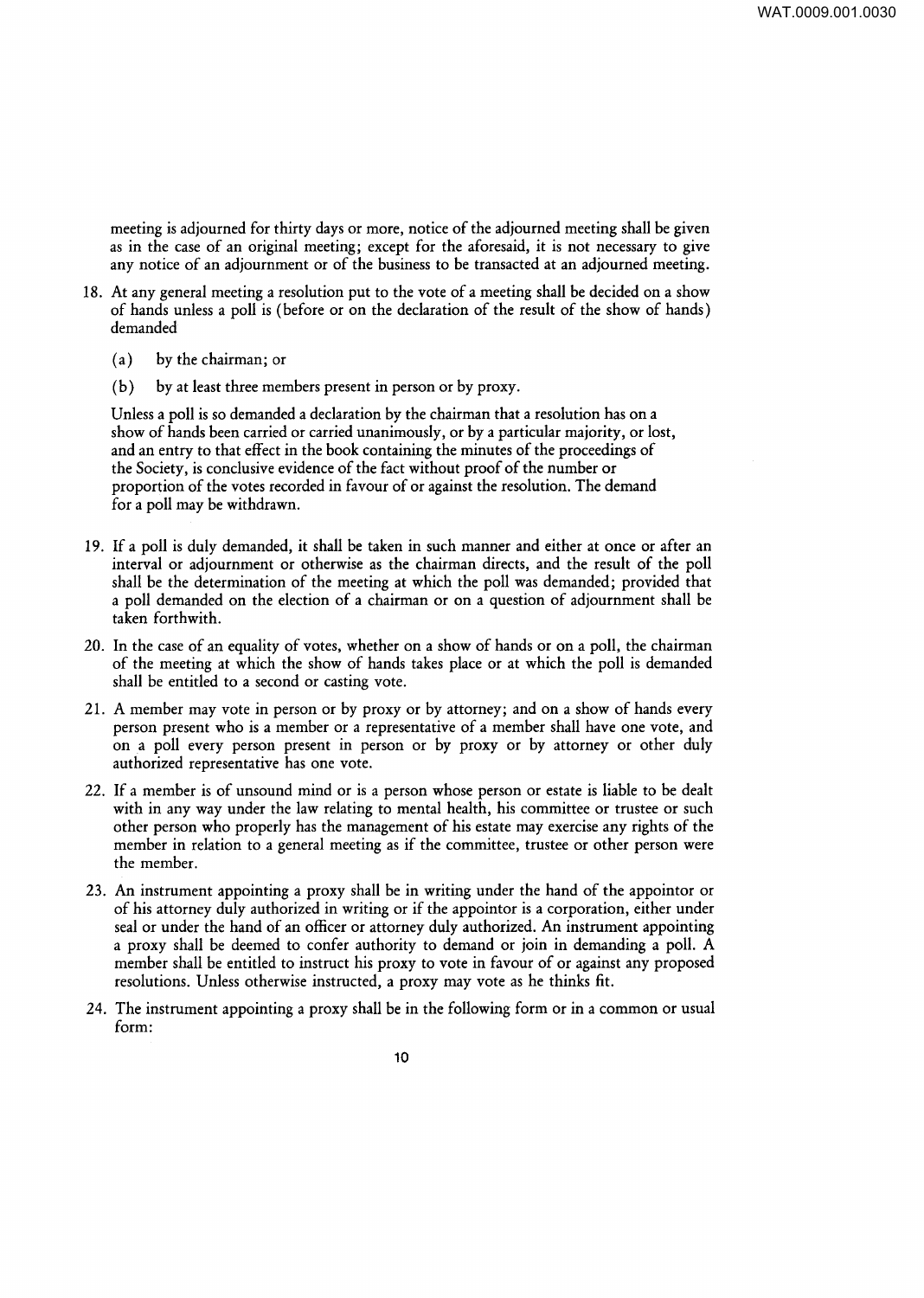### **WATCHTOWER BIBLE AND TRACT SOCIETY OF AUSTRALIA**

| being a member of the Watchtower Bible and Tract Society of Australia,                      |  |  |  |
|---------------------------------------------------------------------------------------------|--|--|--|
|                                                                                             |  |  |  |
|                                                                                             |  |  |  |
|                                                                                             |  |  |  |
| as my proxy to vote for me and on my behalf at the (annual*) general meeting of the Society |  |  |  |
|                                                                                             |  |  |  |
|                                                                                             |  |  |  |
| My proxy is hereby authorized to vote *in favour of/against the following resolutions:      |  |  |  |
|                                                                                             |  |  |  |
|                                                                                             |  |  |  |

Note 1. In the event of any member desiring to vote for or against any resolution he shall instruct his proxy accordingly. Unless otherwise instructed, the proxy may vote as he thinks fit.

\* Strike out whichever is not desired.

- 25. An instrument appointing a proxy shall not be treated as valid unless the instrument, and the power of attorney or other authority (if any) under which the instrument is signed or a notarially certified copy of that power or authority, is or are deposited, not less than 24 hours before the time for holding the meeting or adjourned meeting at which the person named in the instrument proposes to vote, and in default the instrument of proxy shall not be treated as valid.
- 26. A vote given in accordance with the terms of an instrument of proxy or of a power of attorney is valid notwithstanding the previous death or unsoundness of mind of the principal, the revocation of the instrument (or of the authority under which the instrument was executed) or of the power, if no intimation in writing of the death, unsoundness of mind or revocation has been received by the Society at the registered office before the commencement of the meeting or adjourned meeting at which the instrument is used or the power exercised.

# **BOARD OF DIRECTORS AND OFFICERS**

- 27. Directors shall be elected by the members from among their own number at an annual meeting and hold office until successors qualify. The subscribers to the Memorandum of Association shall constitute the first Board of Directors, and they shall all retire at the first annual meeting of members. At the first annual meeting of the Society there shall be an election by ballot of five directors of the Society, one of whom shall be elected for a term of one year, two for two years and two for three years. At each annual meeting thereafter a number of directors equal to that of those whose terms have expired shall be elected for a term of three years. A retiring director is eligible for re-election.
- 28. Officers of the Society, chosen from among the members of the Board of Directors, shall be a President, who shall preside at the meetings of the Board of Directors, a Vice-President,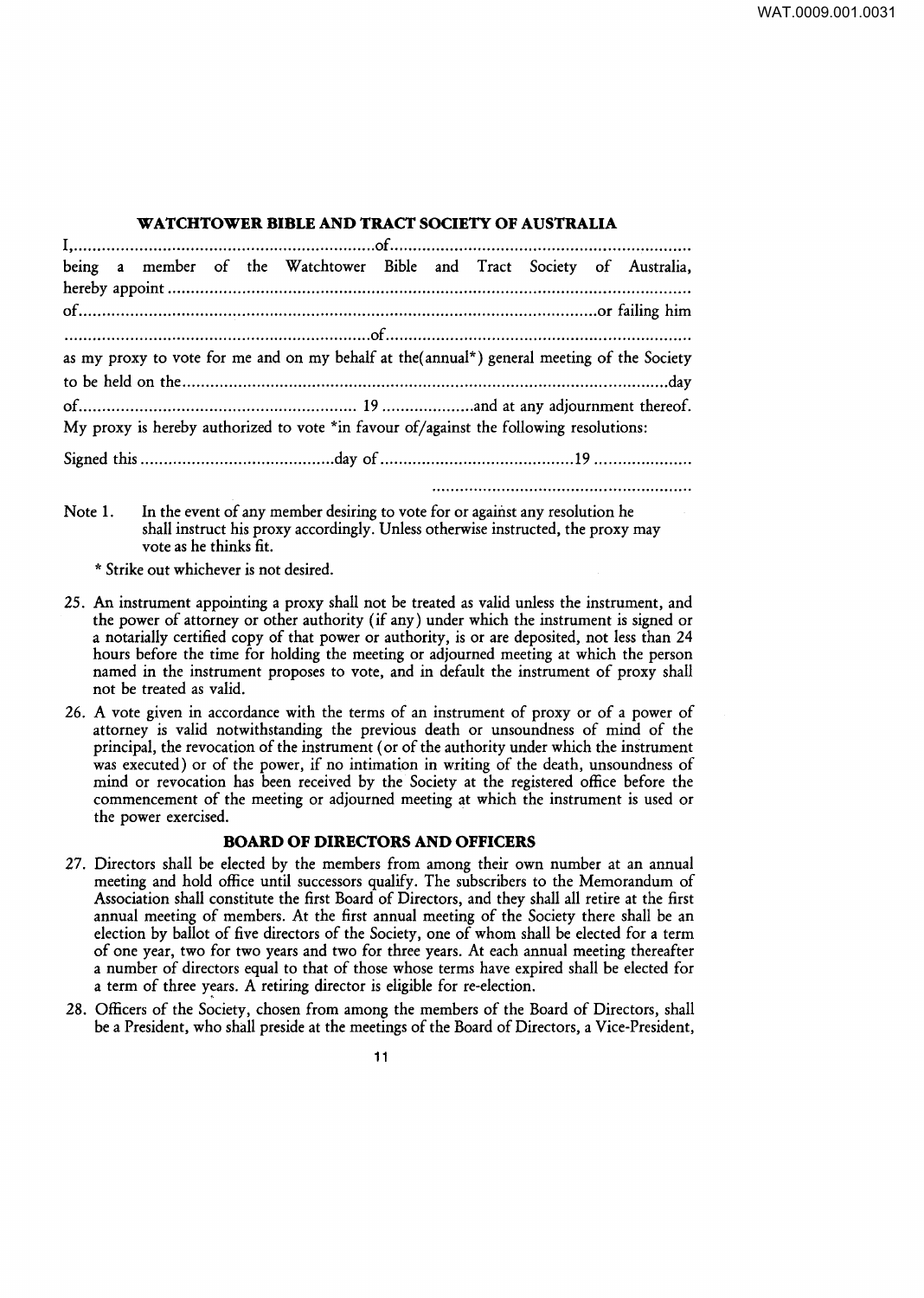who shall preside in the absence of the President, and a Treasurer. The Board of Directors shall elect officers, who shall hold office for a term of one year, or until successors qualify. Meetings for the election of officers shall be held annually within 30 days after the holding of the annual general meeting. The following named persons who have subscribed to the Memorandum of Association shall constitute the first officers:

| President:      | Harold Vivian Mouritz  |
|-----------------|------------------------|
| Vice-President: | Walter Maxwell Lloyd   |
| Treasurer:      | Wallace Hendrie Baxter |

They shall all retire at the first annual general meeting but shall be eligible for re-election.

- 29. The Society may from time to time by ordinary resolution passed at a general meeting increase or reduce the number of officers or directors.
- 30. Vacancies in any office or the Board of Directors occasioned by death, resignation, disqualification as a member or removal shall be filled by vote of a majority of the remaining members of the Board, who shall meet for that purpose within thirty days from the time when such vacancy or vacancies shall occur. If the Board fails to fill such vacancy or vacancies in the time and manner above provided, then the President, or if the office of the President be vacant, then the Vice-President, performing the duties of the President, shall fill such vacancy or vacancies by appointing such duly qualified person or persons as he shall think fit who shall hold office until the next annual meeting when such vacancy or vacancies shall be filled by election. A person so appointed is subject to retirement at the same time as if he had become a director on the day on which the director in whose place he is appointed was last elected a director.
- 31. Officers may be removed from office (but not from being directors) upon a vote of the majority of all the directors. Directors may be removed from the Board by ordinary resolution of the Society in general meeting, subject to any special notice requirements of the Code.
- 32. The office of an officer or a director shall become vacant if the director
	- (a) ceases to qualify as a director by operation of section 226 of the Code;
	- ( b) becomes prohibited from being a director of a company by reason of any order made under the Code;
	- ( c) becomes a bankrupt or assigns or suffers an assignment of his property for the benefit of his creditors generally or otherwise takes the benefit of any statute for the relief of insolvent debtors;
	- ( d) becomes of unsound mind or a person whose person or estate is liable to be dealt with in any way under the law relating to mental health;
	- ( e) resigns his office by notice in writing to the Society;
	- ( f) is absent for more than six months without permission of the Board of Directors from meetings of the Board held during that period;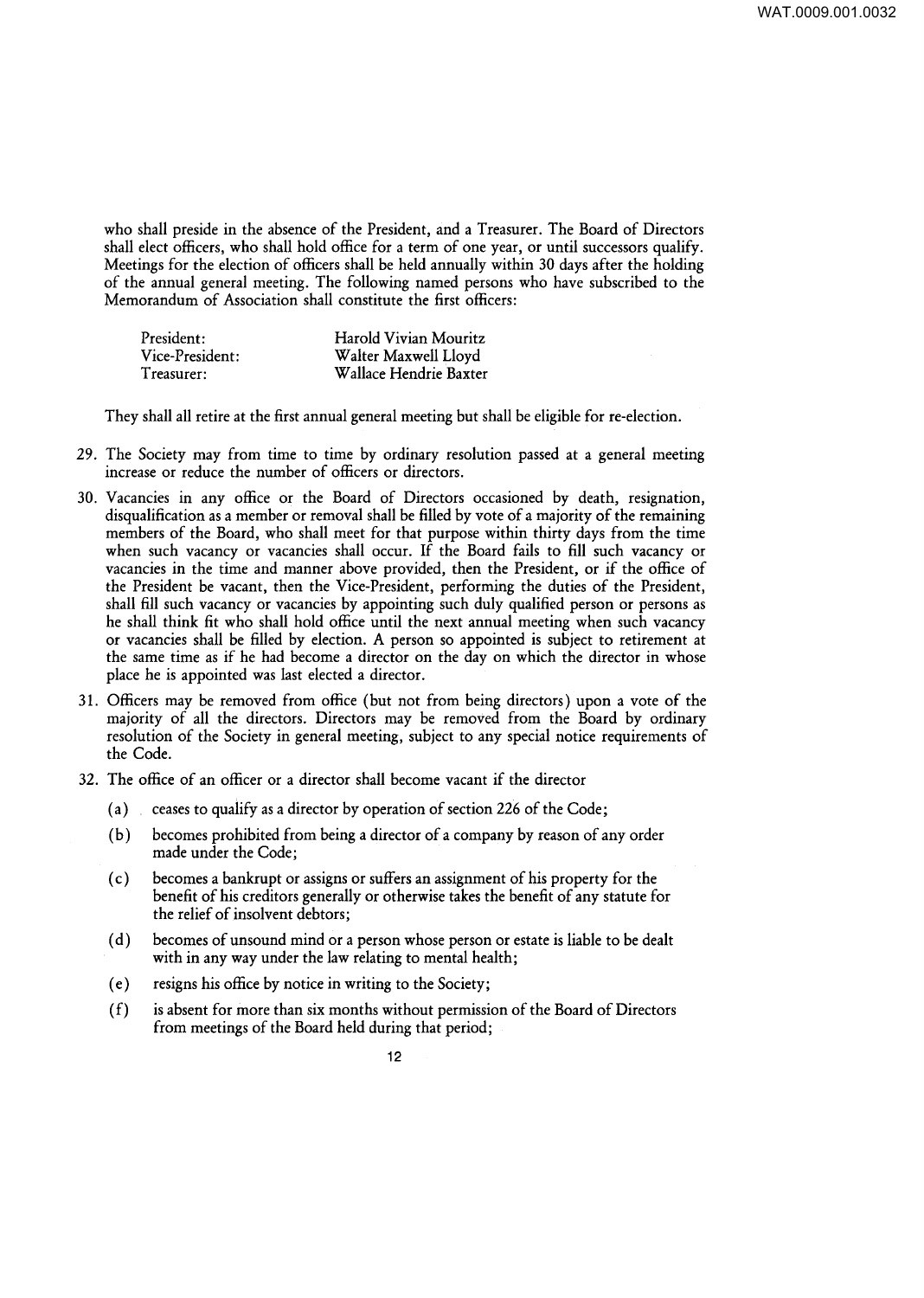- $(g)$  is directly or indirectly interested in any contract or proposed contract with the Society and fails to declare the nature of his interest as required by the Code;
- ( h) ceases to qualify as a member of the Society or ceases to be a member;
- ( i) ceases to be an elder of a congregation of Jehovah's Witnesses as to which the certificate of the Watch Tower Bible and Tract Society of Pennsylvania shall be good prima facie evidence; or
- ( j) holds any office of profit under the Society.

Provided always that nothing in this article shall affect the operation of clause 4 of the Memorandum of Association of the Society.

## **POWERS AND DUTIES OF DIRECTORS**

- 33. Subject to the Code and to any other provision of these articles and the Memorandum, the business of the Society shall be managed by the directors, who may pay all expenses incurred in promoting and registering the Society, and may exercise all such powers of the Society as are not, by the Code or by these articles, required to be exercised by the Society in general meeting, subject nevertheless, to any of these articles, to the provisions of the Code, and to such regulations being not inconsistent with the aforesaid articles or provisions, as may be prescribed by the Society in general meeting; provided that any rule, regulation or by-law of the Society made by the Board of Directors may be disallowed by the Society in general meeting and provided further that no resolution or regulation made by the Society in general meeting shall invalidate any prior act of the Board of Directors which would have been valid if that resolution or regulation had not been passed or made.
- 34. Without limiting the generality of article 33, the directors may exercise all the powers of the Society to borrow money, to mortgage or charge any property of the Society and to give any security whether outright or as security for any debt, liability or obligation of the Society or of any other person, firm, Society or company.
- 35. The directors may, by power of attorney, appoint any person or persons to be the attorney or attorneys of the Society for such purposes, with such powers, authorities and discretions (being powers, authorities and discretions vested in or exercisable by the directors), for such period and subject to such conditions as they think fit. Any such power of attorney may contain such provisions for the protection and convenience of persons dealing with the attorney as the directors think fit and may also authorize the attorney to delegate all or any of the powers, authorities and discretions vested in him.
- 36. All cheques, promissory notes, bankers drafts, bills of exchange and other negotiable instruments, and all receipts for money paid to the Society, shall be signed, drawn, accepted, endorsed or otherwise executed, as the case may be, by any two directors or in such other manner as the Board of Directors from time to time determines.
- 37. The directors shall cause minutes to be made
	- (a) of all appointments of officers and servants;
	- (b) of the names of directors present at any meeting of directors and at general meetings of the Society;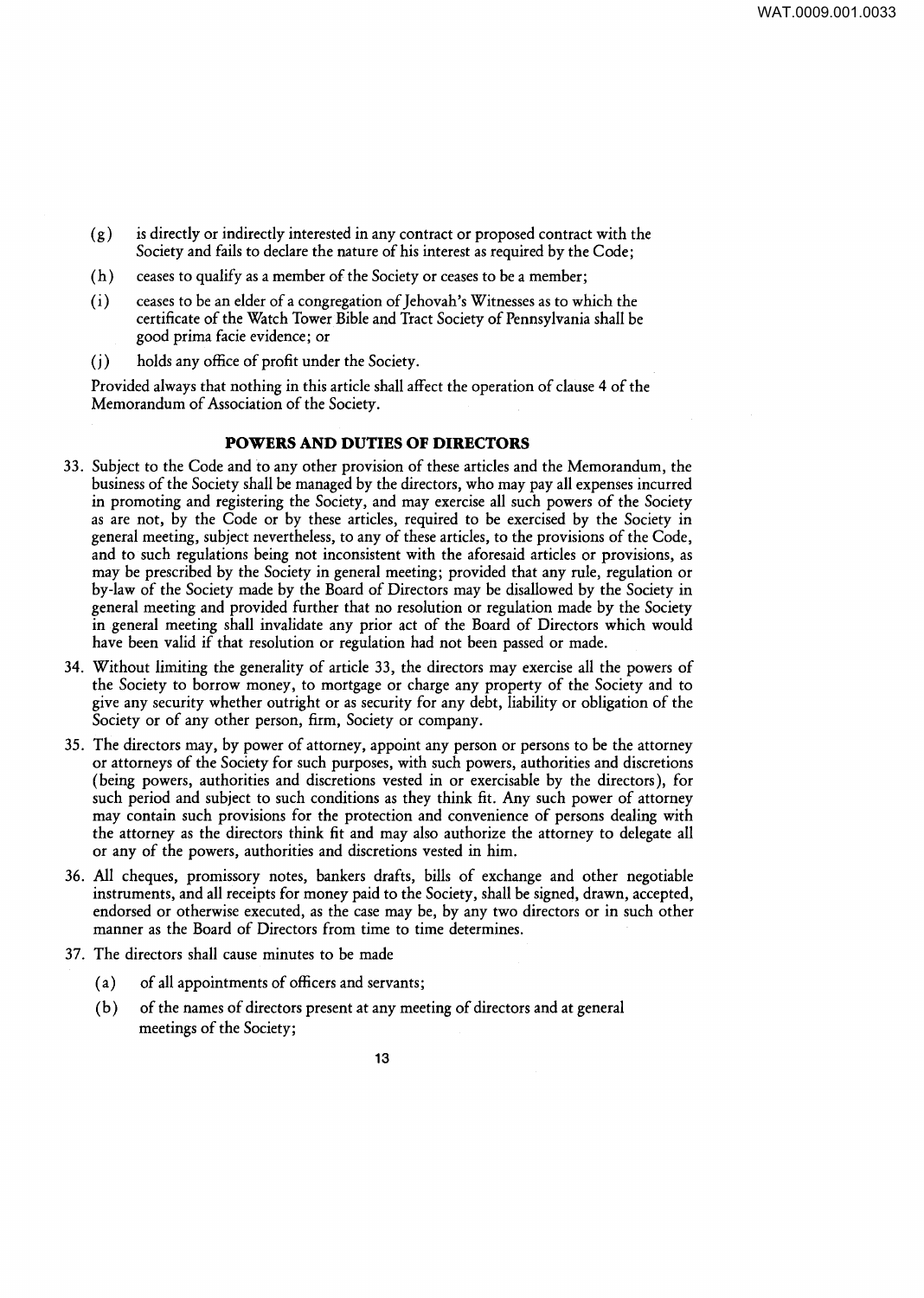( c) of all proceedings at all meetings of the Society and its directors.

Such minutes shall be signed by the chairman of the meeting at which the proceedings were held or by the chairman of the next succeeding meeting.

# **PROCEEDINGS OF THE BOARD OF DIRECTORS**

- 38. The directors may meet together for the despatch of business and adjourn and otherwise regulate their meetings as they think fit. A director may at any time, and the Secretary shall on the requisition of a director, convene a meeting of the directors.
- 39. Subject to these articles, questions arising at a meeting of directors shall be decided by a majority of votes of directors present and voting and any such decision shall for all purposes be deemed a decision of the Board of Directors. In the case of an equality of votes, the chairman of the meeting shall have a second or casting vote.
- 40. A director shall not vote in respect of any contract or proposed contract with the Society in which he is financially interested, or any matter arising therefrom, and if he does so vote, his vote shall not be counted.
- 41. The quorum necessary for the transaction of business at a meeting of directors shall be a majority of directors or such number, not less than two, as may be fixed by the directors from time to time.
- 42. In the event of a vacancy or vacancies in the office of a director or in the offices of directors, the remaining directors may act, but, if the number of remaining directors is not sufficient to constitute a quorum at a meeting of directors, they may act only for the purpose of increasing the number of directors to a number sufficient to constitute such a quorum or of convening a general meeting of the Society.
- 43. The President shall preside as chairman at every meeting of the directors, or if there is no President, or if at any meeting he is not present within 15 minutes after the time appointed for the holding of the meeting or if he is unwilling to act, the Vice-President shall be the chairman, or if the Vice-President is not present at the meeting then the remaining directors may choose one of their number to be chairman of the meeting.
- 44. The Board of Directors may delegate any of its powers and/or functions (not being duties imposed on the directors as the directors of a company by the Code or the general law) to a committee or committee consisting of such member or members of the Society as the directors think fit; any committee so formed shall exercise the powers delegated in accordance with any directions of the Board of Directors and a power so exercised shall be deemed to have been exercised by the directors.
- 45. A committee may meet and adjourn as it thinks proper. Each member of a committee shall have one vote. Questions arising at any meeting shall be determined by a majority of votes of the members present, and in the case of an equality of votes the chairman shall have a second or casting vote.
- 46. All acts done by any meeting of the directors or of a committee or by any person acting as a director or member of a committee shall, notwithstanding that it is afterwards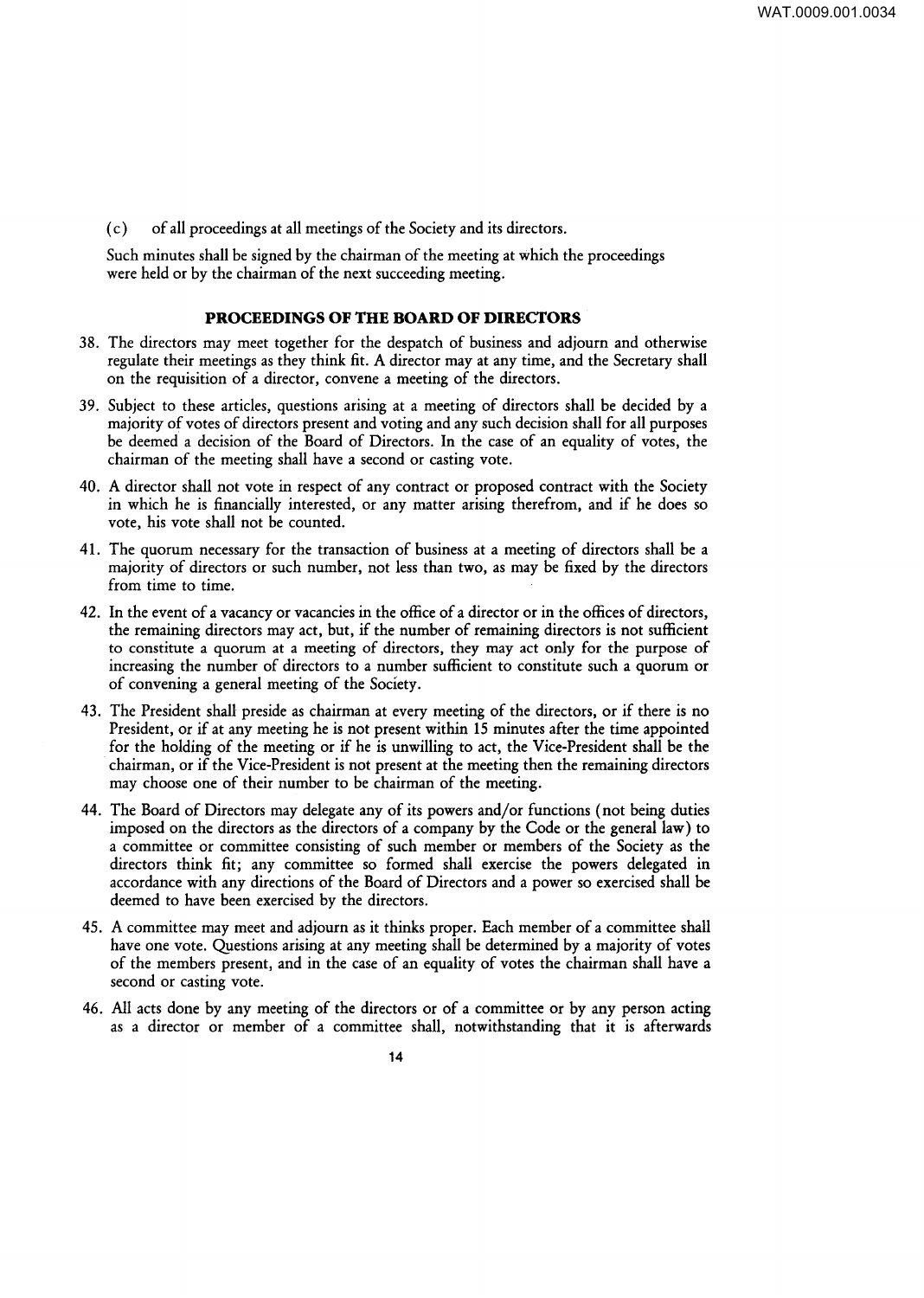discovered that there was some defect in the appointment of any such director or person acting as aforesaid, or that the director or any of them were disqualified, be as valid as if every person had been duly appointed and was qualified to be a director or member of such committee.

47. A resolution in writing signed by all the directors in Australia for the time being entitled to receive notice of a meeting of the Board of Directors, shall be as valid and effectual as if it had been passed at a meeting of the Board of Directors duly convened and held. Any such resolution may consist of several documents in like form, each signed by one or more directors.

#### **SECRETARY**

48. The Secretary shall in accordance with the Code be appointed by the Board of Directors for such term and upon such conditions as it thinks fit, and any secretary so appointed may be removed by it. Nothing shall prevent the Board of Directors from appointing a member of the Society as Honorary Secretary and any member so appointed shall forthwith become an officer of the Society and, if not already a director, ex officio a director and he shall be subject to the provisions of clause 4 of the Memorandum of Association.

### **SEAL**

49. The directors shall provide for the safe custody of the seal. The seal shall be used only by the authority of the directors or of a committee of the directors authorized by the Board of Directors in that behalf, and every instrument to which the seal is affixed shall be signed by a director and countersigned by another director, a secretary or another person appointed by the directors for that purpose.

## **ACCOUNTS**

- SO. The Board of Directors shall cause proper accounting and other records to be kept and shall distribute copies of every profit and loss account and balance sheet (including every document required by law to be attached thereto) accompanied by a copy of the Auditors report thereon as required by the Code, provided however that the Board of Directors shall cause to be made out and laid before each annual general meeting a balance sheet and profit and loss account made up to date not more than five months before the date of the meeting.
- 51. The Board of Directors shall from time to time determine in accordance with clause 10 of the Memorandum of Association of the Society at what times and places and under what conditions or regulations the accounting and other records of the Society will be open to the inspection of members.

### **AUDIT**

52. A properly qualified Auditor or Auditors shall be appointed and his or their duties regulated in accordance with the Code.

### **NOTICES**

53. Any notice required by law or under these articles to be given by the Society to any member may be given either by serving it on him personally or by sending it by post to him at his address as shown in the register of members or the address supplied by him to the Society